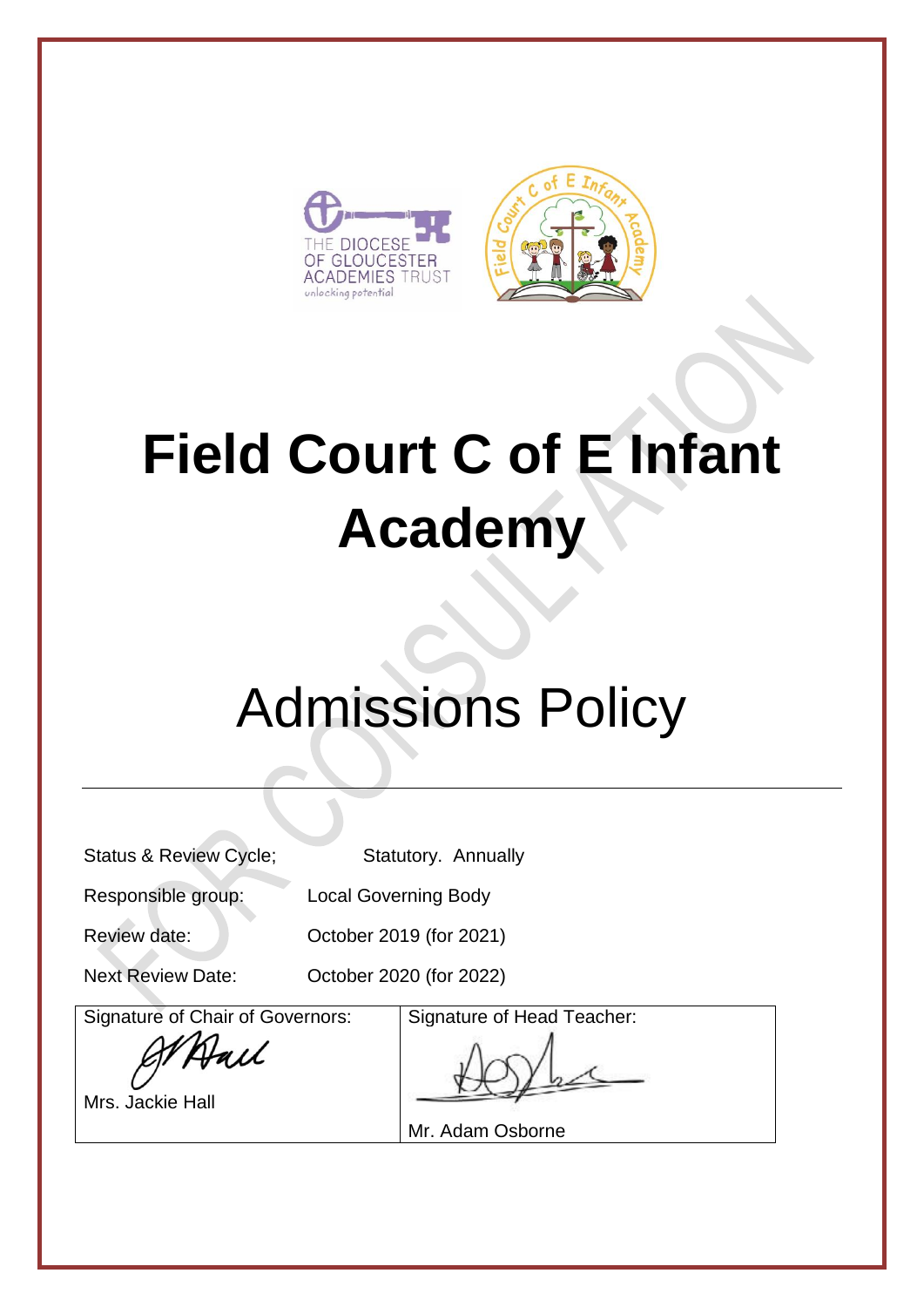#### **Vision Statement**

Love *Life.* Embrace *Learning.* Believe *Together.*

"Field Court C of E Infant Academy is a school where *Christian Values* inspire us all to learn in a *friendly, vibrant, happy* place with the *wellbeing* of our *children, staff and families placed at the heart of everything we do.'*

#### **Admissions Policy**

This policy should be read in conjunction with the *Admissions Guidance Booklet* issued by Gloucestershire County Council for schools and academies For further information on admissions please contact the Admissions and Transport Team at Shire Hall, Gloucester GL1 2TP (01452 425 407) or go to [www.gloucestershire.gov.uk/schooladmissions](http://www.gloucestershire.gov.uk/schooladmissions)

The Governors will admit up to the Published Admission Number (PAN) of 90, to abide with current Government limits. A maximum of 30 children will be admitted into each of the three Reception classes.

Pupils will normally be admitted in the school year in which they reach their fifth birthday.

In the case of over-subscription to any class in the school, the governing body will apply the following criteria in order, to establish the priority of applicants.

Applicants will be considered in the light of every criterion that they indicate is relevant to them.

#### **1. Looked after children; children who are in public care.**

*A '*looked after child' *(1),* or a child who was previously looked after but immediately after being looked after became subject to an adoption *(2),* child arrangements order (residency order) *( 3 ),* or special guardianship order *( 4) .* 

*(1) A 'looked after child' is a child who is (a) in the care of a local authority, or (b) being provided with accommodation by a local authority in the exercise of their social services functions (see the definition in Section 22(1) of the Children Act 1989) at the time of making an application to a school. In Gloucestershire, such children are referred to as Children in Care.* 

*(2) This includes children who were adopted under the Adoption Act 1976 (see section 12 adoption orders) and children who were adopted under the Adoption and Childrens Act 2002 (see section 46 adoption orders). (3) Under the provisions of s.12 of the Children and Families Act 2014, which amend section 8 of the Children Act 1989, residence orders have now been replaced by child arrangements orders.* 

*(4) See Section 14A of the Children Act 1989 which defines a 'special guardianship order' as an order appointing one or more individuals to be a child's special guardian (or special guardians).* 

#### **2. Children whose brothers or sisters are attending the Field Court C of E Infant Academy or Field Court Junior Academy at the time of Reception admission**.

For this purpose, sibling refers to brother or sister, half brother or sister, adopted brother or sister, stepbrother or sister, or the child of the parent/carer's partner as well as children who are brought together as a family by a same sex civil partnership. In every case, the child must be living in the same family unit at the same address, at the time of application.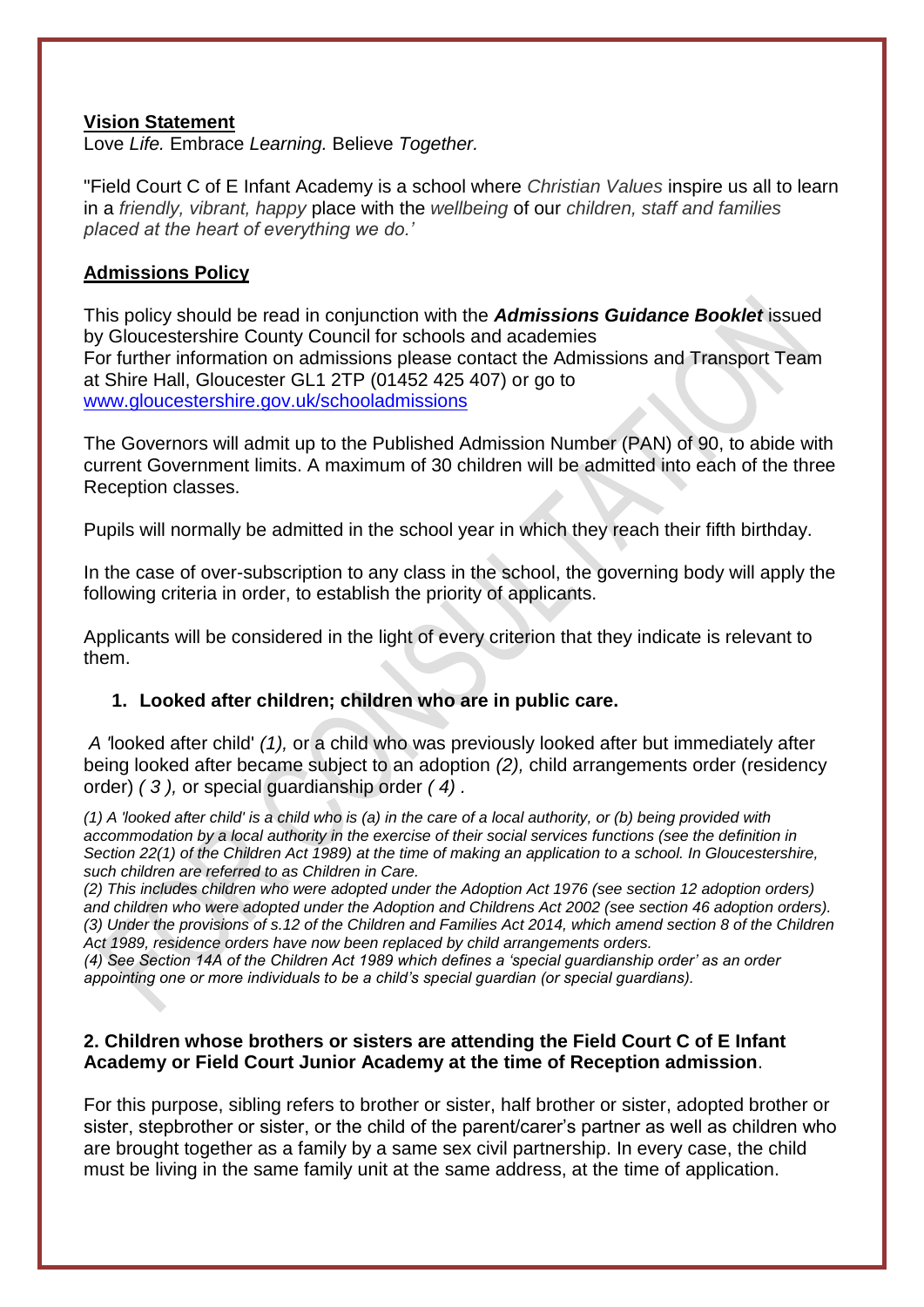#### **3. Children who can prove that they have a particular medical reason for attending the school.**

Note: Children for whom only this particular school is appropriate due to an exceptional medical condition. Applications will only be considered if supported by a written statement from the applicant's doctor, which must demonstrate that there is a very specific connection between the medical need and the facilities or resources of the school. The final decision to accept a child under this category will be made by the Governing Body through consultation with relevant professional where necessary.

**4. How far the applicant lives from the School** using the straight-line distance measurement using the LA's computerised system. Those living closest will receive the higher priority.

#### **Special Notes**

The school is required to admit a child with an Educational Health Care plan, if it names the school even if the school is full.

Where any particular category at points 1-3 above is oversubscribed, criterion 4 (strongest geographical claim based on straight-line distance) will be used to determine which child is offered a place.

In the event of a tie between two or more children, when applying to criterion 4, the strongest geographical claim will be measured in a straight line from the Ordnance survey point from the child's home address (including flats) to the Ordnance survey address point of the school using the Local Authority's computerised measuring system with those living closer to the school receiving the higher priority.

Where there are not enough places available to offer all children a place at the school, a process of random allocation will be followed by the Governing Body.

## **Admission of Summer Born Children for Reception Entry**

The Governing Body of Field Court C of E Infant Academy acknowledges the updated advice from the Department of Education that, parents/carers of "summer born" children (born between 1 April and 31 August) may request to start the Reception Class of a school a whole academic year later. The Governing Body will make a decision on behalf of Field Court C of E lnfant Academy. We follow the Local Authority process which states that parents can only apply for a Reception place at a school once and must apply for a place during the standard application process timeline for their chronological year group, stating their reasons for requesting deferred entry to the following year. The Governing Body will decide whether the deferred entry can be approved for the school.

#### **Normal Admission Round**

The term 'normal admissions round' refers to all applications for admission to the main year of entry of the school i.e. Reception for Infant and Primary Schools. Applications made